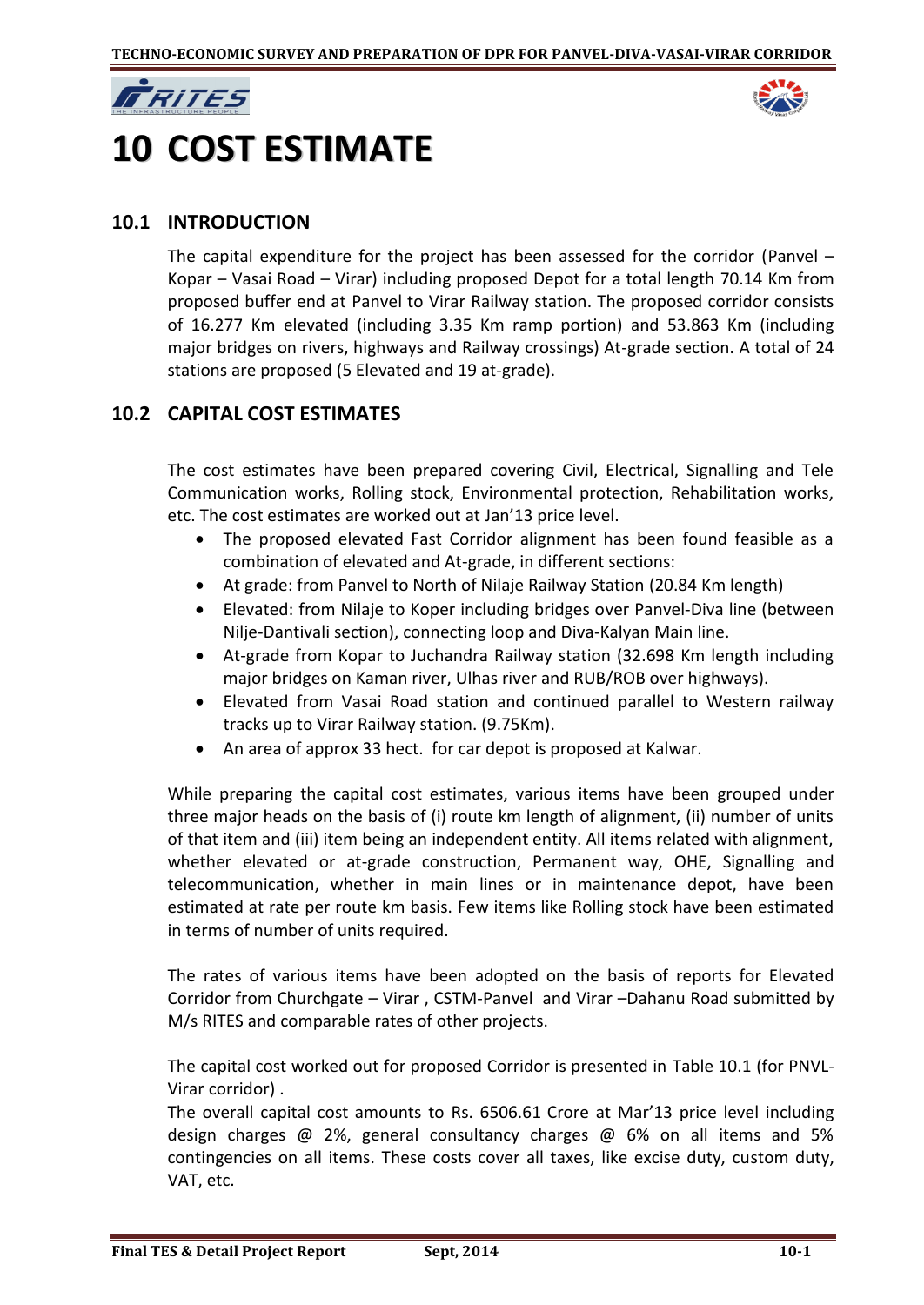

# **10.3 CIVIL ENGINEERING WORKS**

## **10.3.1 Land**

**(i)** Total Land requirement has been worked out to be 64.36 ha. including for the depot:

| Govt. land   | $= 7.59$ ha   |
|--------------|---------------|
| Private land | $= 23.6$ ha.  |
| Depot land   | $= 33.15$ ha. |

- **(ii)** Cost of private land has been worked out area wise based on prevailing rates for commercial / residential properties as per Ready Reckoner published by Architects Publishing Corp. of India Mumbai (2011 edition) suitably increasing the same for proposed enhanced compensation based on land acquisition act. For depot land, where major area is involved, rates adopted are based on land rates given in revenue department booklet, duly increased on similar lines. However this still will be an approximate assessment as actual compensation may vary based on negotiations and sale deeds in the area.
- **(iii)** For Govt. / Municipal land, rates adopted are based on feasibility / DPR reports of Elevated corridor from Churchgate to Virar project, as well as rates given in revenue department booklet.

## **10.3.2 Formation and Alignment**

- **(i) Elevated section** 
	- (a) In Virar to Vasai Road section, proposed Corridor will be elevated. The rates adopted are based on Elevated corridor from Churchgate to Virar project rates.
	- (b) Extra provision has been made for crossing over the existing railway tracks from east to west or vice versa, required due to site conditions.
	- (c) Separate provision for ramps has been made, as the elevated corridor has to be taken to ground level and from ground level to elevated at a number of locations due to availability of land and other site conditions.

#### **(ii) At grade section**

Cost of at-grade section has been assessed considering height of embankment, blanketing, provision of boundary wall with fencing etc., utilities like minor bridges, protection work required, etc.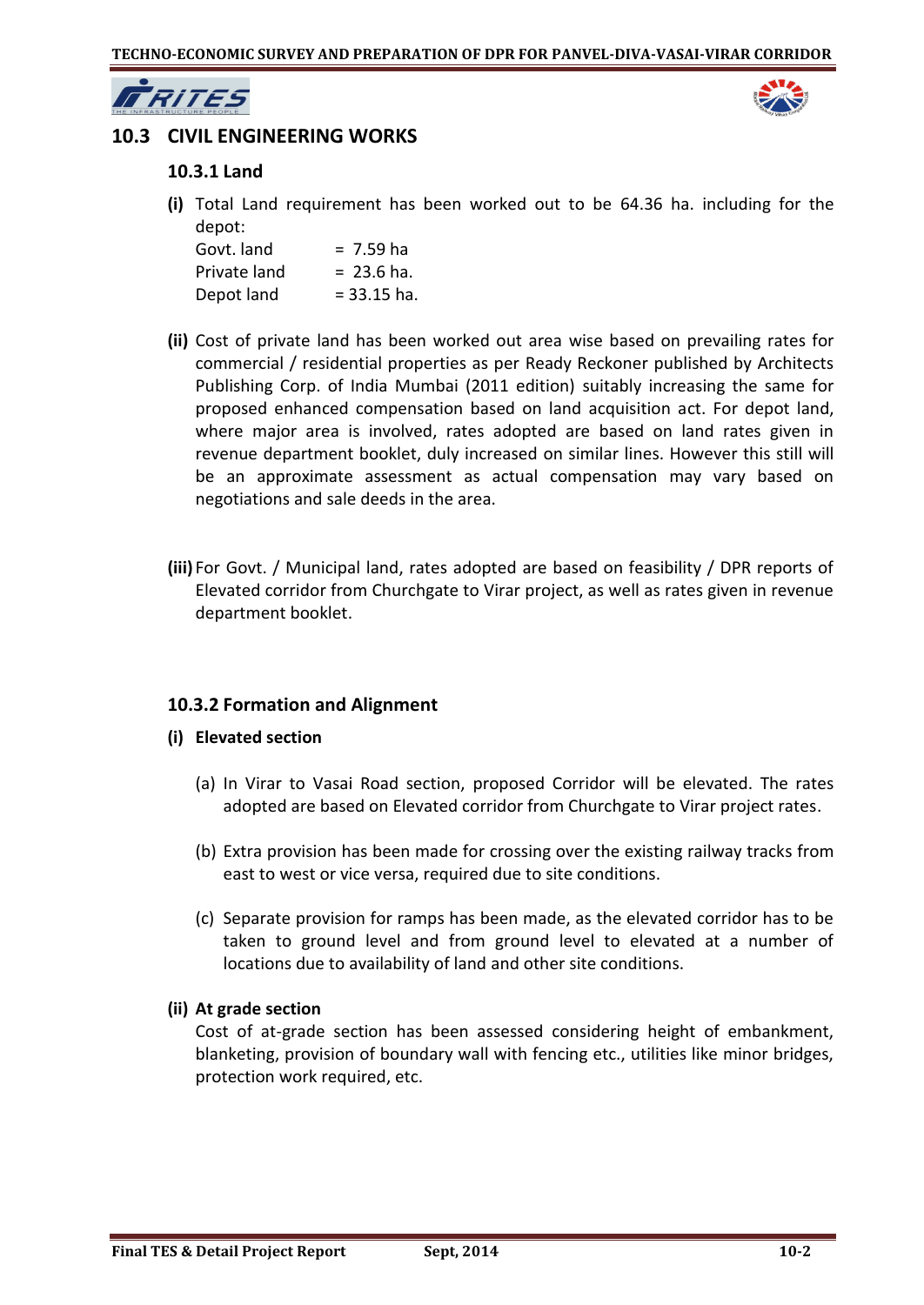

## **10.3.3 Station Buildings**

### **(i) Elevated stations**

- (a) Civil works include special design stations with 270 m length. Cost also covers the viaduct length in station.
- (b) Separate provision for E & M works has been made for elevated stations, based on Elevated corridor from Churchgate to Virar project and duly updated.

### **(ii) At grade stations**

Civil works costs for at-grade stations has been assessed excluding alignment length, lifts and escalators, Permanent way, E & M works. Cost of E & M work excludes O.H.E. but covers escalators, lifts and other E & M items.

## **10.3.4 Permanent Way**

For elevated sections, as well as for at-grade section, ballasted track has been proposed.

For ballasted track, the rates adopted are based on IR rates.

### **10.3.5 Depot at Kalwar**

Cost of depot is worked out based on facilities required to be provided initially .Cost of land has also been included in cost estimates.

## **10.3.6 Traction and Power Supply**

Provisions have been made to cover the following subheads:

- $\triangleright$  OHE (Flexible/ OHE Rigid).
- $\triangleright$  Receiving cum Traction Sub stations including cables, etc.
- $\triangleright$  ASS for elevated at-grade / underground stations
- $\triangleright$  Service connection charges for Receiving Sub-station
- $\triangleright$  SCADA
- $\triangleright$  Centenary's maintenance vehicle
- $\triangleright$  Miscellaneous items e.g. illumination, lifting TandP, etc.

Rates adopted for various items are based on costs of work being done for Delhi Metro.

#### **10.3.7 Electrical Services at Stations**

These are included in estimated costs of stations for underground / elevated / at grade alignment section separately. Costs of escalators, lifts for elevated / at grade stations have not been included in station E & M costs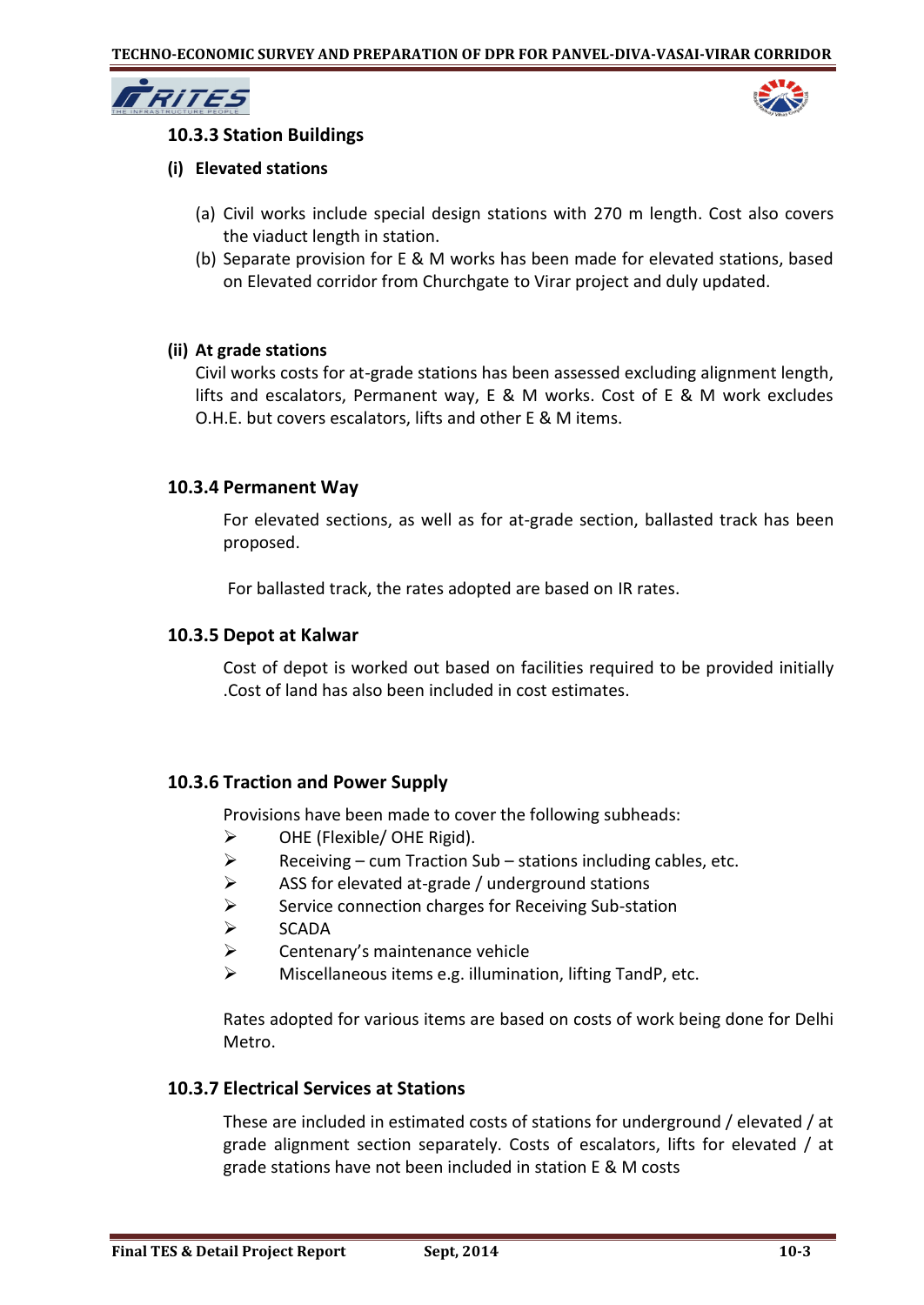



## **10.3.8 Signaling and Telecommunication Works**

Rates adopted are based on rates of comparable sections of other DPRs of Railway Projects undertaken by RITES. These rates include Design, manufacture and supply of equipment and their installation at site.

## **10.3.9 Rolling Stock**

The rolling stock cost is based on rates for supply of comparable AC coaches.

## **10.3.10Utility Diversions**

Main Sewers / Water pipe lines are generally running across the existing Corridors. These are therefore, generally not affected and do not need diversion. Column locations of the elevated Corridor may need to be adjusted at the time of construction.

For at-grade section, Sewer and Water lines will not be affected; only drains running parallel may need diversion, provision for which has been made.

Along the existing Corridors, electrical / signal cables may need diversion / provision of new cables. To avoid interruption to the existing system, new cables will have to be laid. Provision for the same has been made.

Other important utility works required include road diversion / traffic diversions. As regards other utilities like over head electrical crossings, relocation of electrical S.Ps, old T.S.S., etc. specific provision has been assessed for each item and shown in the estimate. Provision for all other utility works has been made on route km basis.

#### **10.3.11Environmental Impact**

Provision for environmental impacts of this Corridor has been made to cover various protection works, additional compensatory measures, compensation for loss of trees, compensatory deforestation and fencing, monitoring of water quality, air / noise pollution during construction, establishment of Environmental Division, etc.

#### **Rehabilitation and Resettlement**

Private structures – Provision towards compensation/rehabilitation of these structures likely to be affected has been assessed after site inspection. Adequate provision has been made to cover cost of hutments and other structures. Provision for cost of relocation of hutments on Govt. land has also been made.

Provision for relocation cost of railway structures has also been made and shown separately.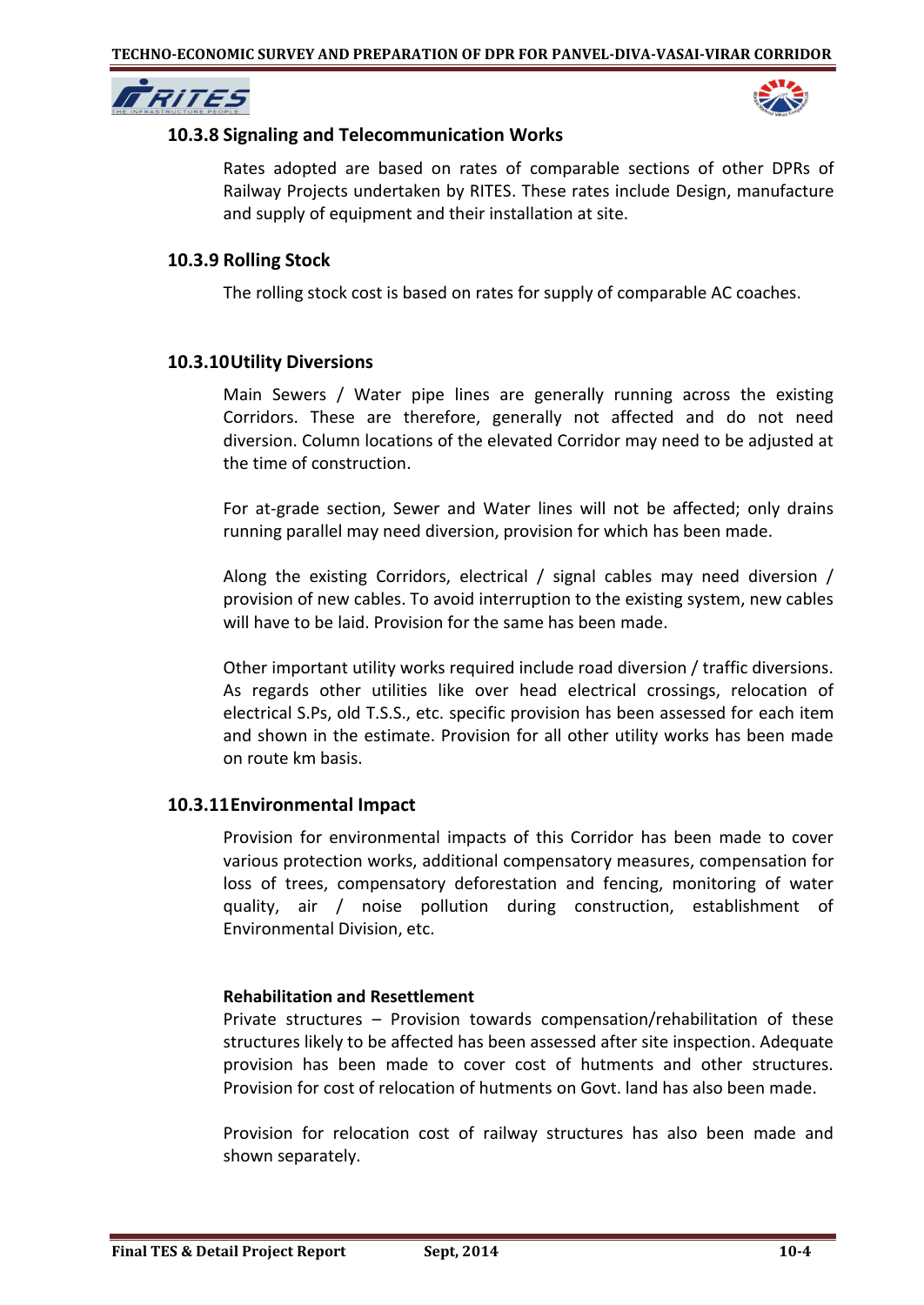



## **10.3.12Inter Modal Integration and Dispersal Facilities**

The Transport Integration measures are proposed to facilitate efficient transfer/ dispersal of passengers from/ to the proposed system and effective inter-modal interchange of the passengers with the feeder modes including walk. These measures also aim to provide the proposed system's integration with the entry/ exits of existing suburban system and upcoming transport infrastructure.

The suggested measures aim to augment the present transport infrastructure and dispersal facilities to handle the additional traffic volumes. These include traffic management, removal of soft encroachments, up-gradation/ widening of walkways, pedestrian cross-over facilities, new/ augmented bus/ IPT stands, planned pick-up/ drop-off areas and parking facilities.

The exercise for planning of the inter-modal integration and dispersal facilities has been carried out for all the proposed 24 stations. These are in addition to the station dispersal facilities described as part of the architectural report. Block cost estimates of these proposed measures have been worked out based on similar recent works in Mumbai.

## **10.3.13Road Traffic Diversion**

The proposed measures include the construction of traffic diversion roads/ footpaths, temporary shifting of IPT/ Bus stands and associated barricading.

#### **10.3.14Public Awareness and Education Campaign**

Public awareness and education campaign will be done through newspapers, electronic media, workshops, etc for the implementation of the traffic diversion and transport integration.

# **10.4 COST ESTIMATE**

The Capital cost estimates under various heads are presented at **Table 10.1**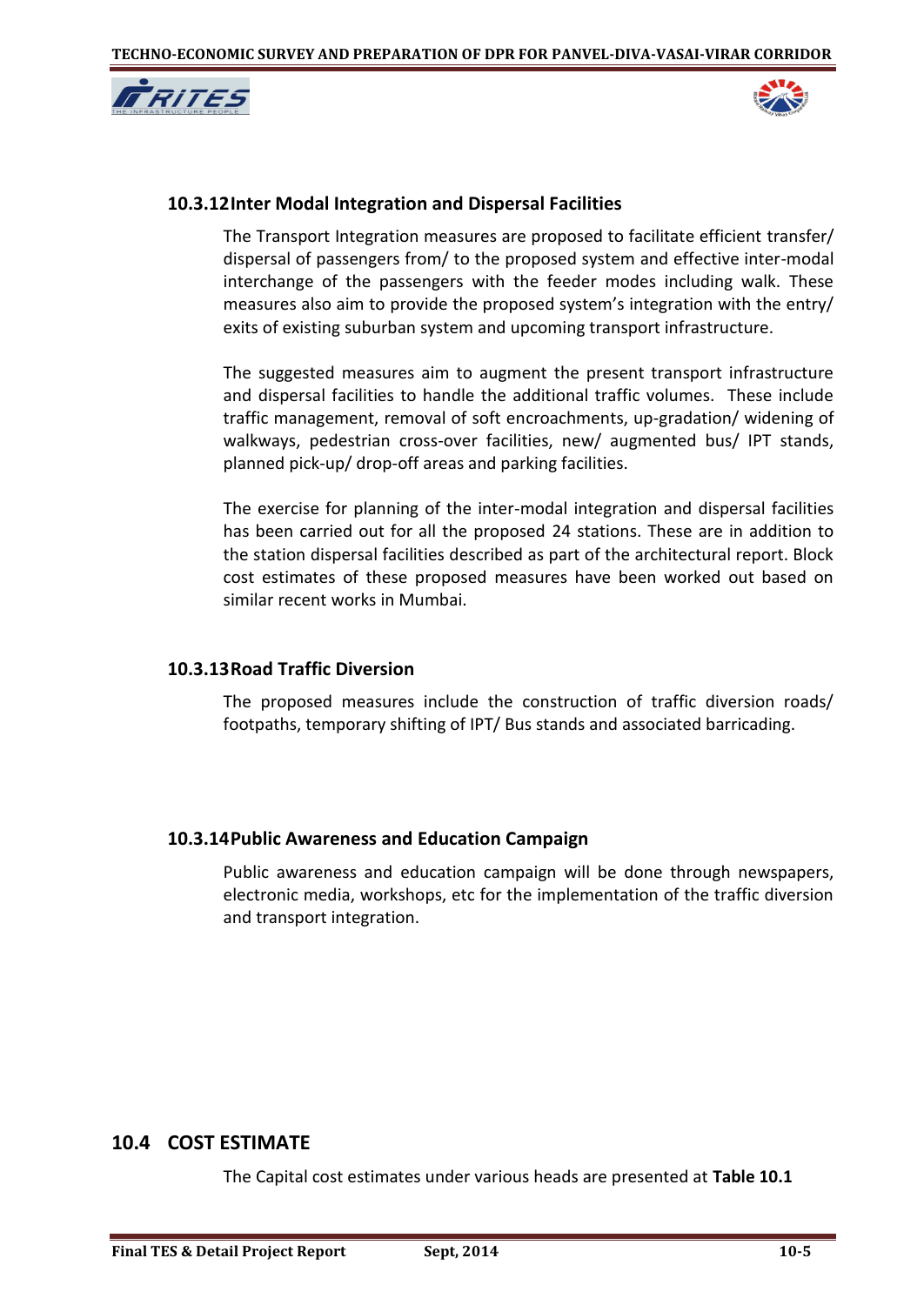



# **Table: 10.1 Capital Cost Estimate**

Mar'13 Price Level

Start Chainage = (-) 0.140 Km, End Chainage = 70.0 Km, Total length of corridor = 70.14 Km Elevated =16.277 km, At Grade = 48.326 Km, and Bridge length = 5.537 Km Total Station = 24 No.s, Elevated = 05 No.s at Grade= 19 No.s

| S.<br>No.    | Item                                                          | Unit        | Qty.    | Rate<br>(Rs.Cr)  | Amount<br>(Rs.Cr.) |
|--------------|---------------------------------------------------------------|-------------|---------|------------------|--------------------|
| $\mathbf{1}$ | Land and structures                                           |             |         |                  |                    |
|              | Govt                                                          | Hac         | 7.5978  | As per           | 105.35             |
|              | Private                                                       | Hac         | 54.6305 | RR and<br>LA Act | 683.41             |
|              |                                                               |             |         |                  | 788.76             |
|              | Sub Total (1)                                                 |             |         |                  |                    |
| $\mathbf{2}$ | <b>Alignment and Formation</b>                                |             |         |                  |                    |
|              | Elevated section excluding viaduct length in<br>station       |             | 14.93   | 60.0             | 895.80             |
| 2.1          | At Grade section including Station length                     | Route. Km.  |         |                  |                    |
|              | excluding bridges length.                                     |             | 48.326  | 7.20             | 347.95             |
| 2.2          | Bridge length                                                 | Route. Km.  | 5537    | 0.16             | 885.92             |
| 2.3<br>2.4   | Provision of Box under ROB                                    | RM.<br>Each | 1.00    | 5.0              | 5.0                |
|              | Sub Total (2)                                                 |             |         |                  | 2134.67            |
| 3            | <b>Station Buildings</b>                                      |             |         |                  |                    |
|              | Elevated stations 270 m length Including                      |             |         |                  |                    |
| 3.1          | Viaduct (for 12 cars)                                         |             |         |                  |                    |
|              |                                                               |             |         |                  |                    |
| a            | Civil works                                                   | Each        | 3       | 58.00            | 174.00             |
| b            | EM works etc. including lifts, escalators & DG<br>set         | Each        | 3       | 7.18             | 21.54              |
| 3.2          | Terminal Stations (Elevated) at Virar                         |             |         |                  |                    |
|              |                                                               |             |         |                  |                    |
| a            | Civil Works including viaduct length                          | Each        | 1       | 68.70            | 68.70              |
|              | EM works etc. including lifts, escalators & DG                |             |         |                  |                    |
| b            | set                                                           | Each        | 1       | 8.54             | 8.54               |
| 3.3          | At Grade Stations                                             |             |         |                  |                    |
| a            | Civil works                                                   | Each        | 19      | 10.00            | 190.00             |
|              | EM works etc. including lifts, escalators & DG                |             |         |                  |                    |
| b            | set                                                           | Each        | 19      | 5.00             | 95.00              |
| 3.4          | Terminal Station (At Grade) Stations at Panvel                |             |         |                  |                    |
|              |                                                               |             |         |                  |                    |
| a            | Civil works<br>EM works etc. including lifts, escalators & DG | Each        | 1       | 20.00            | 20.00              |
| b            | set                                                           | Each        | 1       | 5.00             | 5.00               |
|              | Sub Total (3)                                                 |             |         |                  | 582.78             |
| 4            | P-Way                                                         |             |         |                  |                    |
| 4.1          | Ballasted track for main line track                           | Route. Km.  | 70.14   | 3.58             | 251.10             |
|              |                                                               |             |         |                  |                    |
| 4.2          | Ballasted track for loops, sidings                            | Km.         | 6       | 2.82             | 16.92              |
|              | Sub total (4)                                                 |             |         |                  | 268.02             |
| 6            | Traction & power supply incl. OHE, ASS etc.                   |             |         |                  |                    |
| 6.1          | OHE                                                           | R.Km.       | 70.14   | 1.00             | 70.14              |
| 6.2          | <b>TSS</b>                                                    | LS.         | 2.00    | 30.00            | 60.00              |
| 6.3          | GS                                                            | LS          | 1.00    | 20.00            | 20.00              |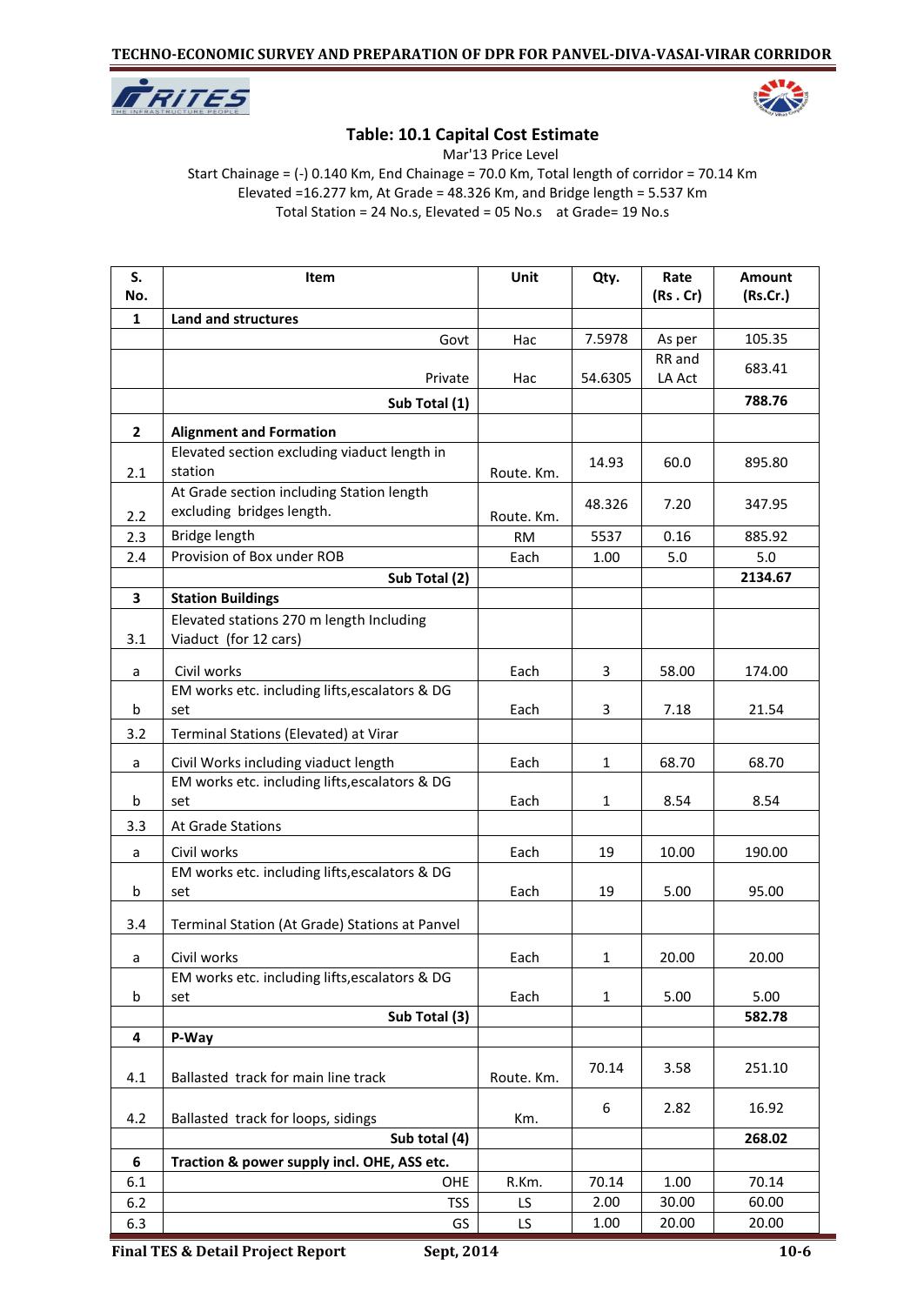

| 6.4            | SP/SSP                                                          | No         | 3     | 10.0  | 30.0    |
|----------------|-----------------------------------------------------------------|------------|-------|-------|---------|
| 6.5            | <b>SCADA</b>                                                    | no         | 1.00  | 5.00  | 5.00    |
| 6.6            | M&P Items                                                       | LS         | 1.00  | 30.00 | 30.00   |
|                | Sub total (6)                                                   |            |       |       | 215.14  |
| $\overline{7}$ | <b>Signalling and Telecom.</b>                                  |            |       |       |         |
|                |                                                                 |            |       |       |         |
| 7.1            | Signaling & Telecommunications System                           | Route. Km. | 70.14 | 3.50  | 245.49  |
|                | Sub Total (7)                                                   |            |       |       | 245.49  |
| 8              | <b>Relocation of Govt. Structures</b>                           | LS         |       |       | 50.00   |
|                | Sub Total (8)                                                   |            |       |       | 50.00   |
| 9              |                                                                 |            |       |       |         |
|                | Environmental, R&R (Hutments)<br>Environmental                  |            |       |       | 9.72    |
| a<br>b         | Social cost of R&R (Hutments)                                   |            |       |       | 1.62    |
| c              | Misc. items @ 10% of sub total                                  | LS         |       |       | 1.13    |
|                | Sub Total (9)                                                   |            |       |       | 12.47   |
| 10             | <b>Utilities</b>                                                |            |       |       |         |
|                |                                                                 |            |       |       |         |
| 10.1           | <b>OHE</b> modifications                                        | LS         |       |       | 20.00   |
|                |                                                                 |            |       |       |         |
| 10.2           | Modification of Electrical crossing                             | R. Km.     | 70.14 | 0.50  | 35.07   |
|                | Modification of Signal and Telecommnications                    |            |       |       |         |
| 10.3           | Cables including provision of cable duct                        | LS         |       |       | 20.00   |
|                | Relocation of Elect & Signal Building including                 |            |       |       |         |
| 10.4           | Provision equipment like Sub Station, SSP, SP                   | LS         |       |       | 5.00    |
|                | etc.<br>Other Utilities diversion/modification                  |            |       |       |         |
| 10.5           |                                                                 | R. Km.     | 70.14 | 1.00  | 70.14   |
|                | Sub Total (10)                                                  |            |       |       | 150.21  |
| 11             | Development of Traffic Integrations and<br>dispersal facilities |            |       |       |         |
|                | Inter Model integration & dispersal facilities,                 |            |       |       | 110.00  |
| 11.1           | Traffic Diversion During construction                           |            |       |       |         |
|                |                                                                 |            |       |       |         |
|                | Sub Total (11)                                                  |            |       |       | 110.00  |
| $12\,$         | <b>Depot</b>                                                    |            |       |       |         |
| 12.1           | Works (Civil & E/M, M&P)                                        | LS.        |       |       | 300.00  |
|                | Sub total (12)                                                  |            |       |       | 300.00  |
|                |                                                                 |            |       |       | 4068.78 |
| 13             | Total of all items (2 to12) except Land                         |            |       |       |         |
| 14             | Design charges @ 2 % on all items except land                   |            |       |       | 81.38   |
| 15             | D & G Charges @ 8.5% on all items except<br>land                |            |       |       | 345.85  |
|                | Total of all items including Design and D & G                   |            |       |       | 4496.0  |
| 16             | <b>Charges (excluding Land)</b>                                 |            |       |       |         |
| 17             | <b>Rolling Stock</b>                                            | Each       | 228   | 4.00  | 912.00  |
|                | Total of item 17 & 18                                           |            |       |       | 5408.00 |
| 18             | <b>Total Cost including land</b>                                |            |       |       | 6196.77 |
| 19             | Continegencies @ 5%                                             |            |       |       | 309.84  |
| 20             | <b>Gross Total</b>                                              |            |       |       | 6506.61 |
|                |                                                                 |            |       |       |         |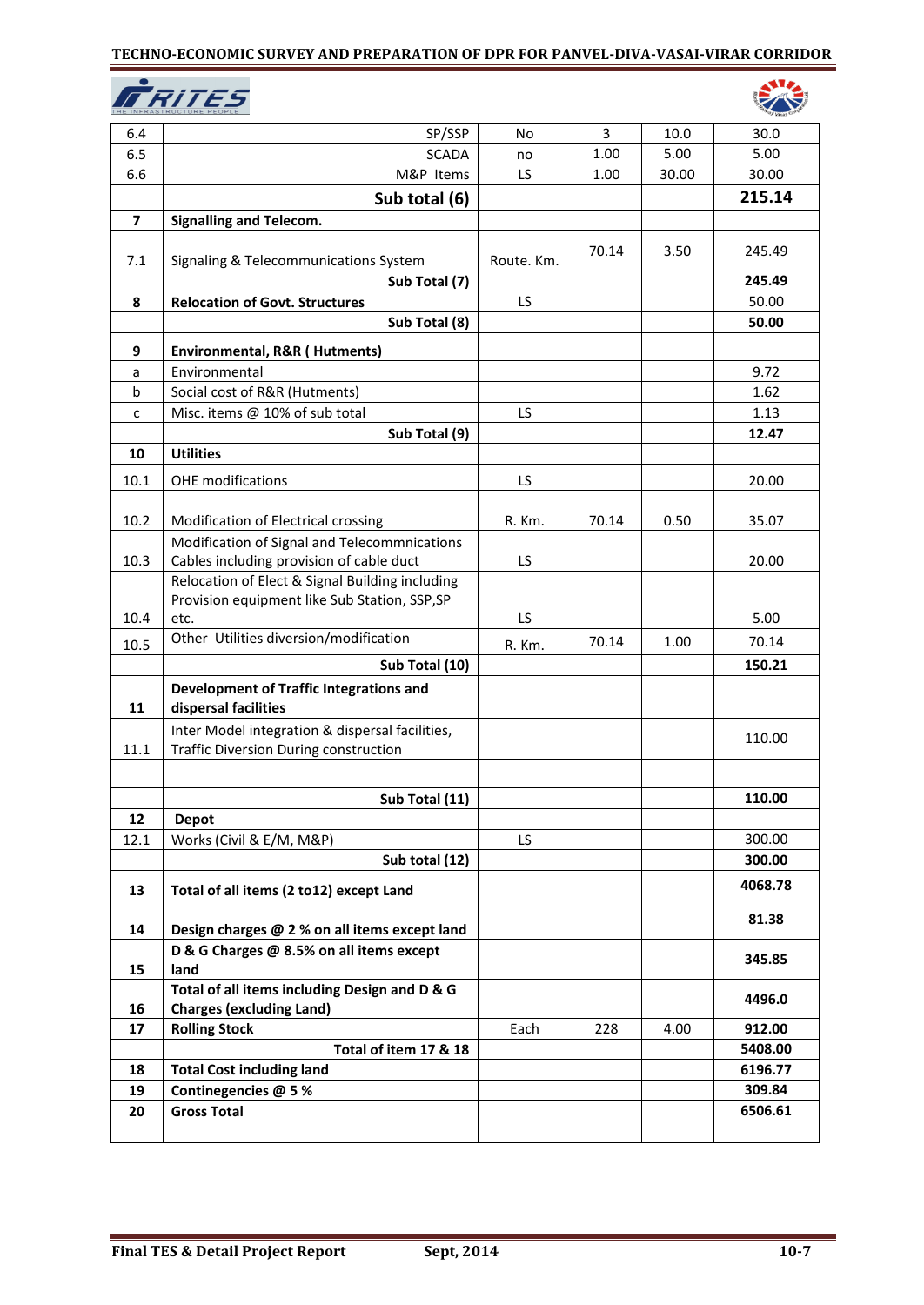



# **10.5 OPERATION AND MAINTENANCE COST**

The Operation and Maintenance costs are worked under three major heads:

- $\triangleright$  Staff costs
- $\triangleright$  Maintenance cost which includes expenditure towards upkeep and maintenance of the system and consumables and
- $\triangleright$  Energy costs

The estimation of cost for Additional Rolling Stock and Replacement of assets are considered and worked out in the subsequent years.

## **10.5.1 Staff Cost**

The O&M staffs is assumed to be provided  $\omega$  35 persons per kilometer and the annual cost on this account for the Virar- Panvel section is estimated at Rs 163.76 crores at 2021 prices. The escalation factor used for staff costs is 5% per annum to provide for growth in salaries.

## **10.5.2 Maintenance Expenses**

Maintenance expenses are taken @ Rs.1.5 crores/km. based on the maintenance unit cost of Delhi Metro Phase-I and Phase-II projects and Delhi Metro Phase-III Detailed Project Report. The maintenance cost for Virar- Panvel section Rs. 163.22 crores at 2021 prices. These costs have been escalated @5% p.a.

## **10.5.3 Energy Charges**

The cost of electricity is estimated to be a significant part of O&M charges, constituting about 40% of total annual working cost. The traction power tariff of Tata Power Corp. / MSEDCL in Mumbai is about Rs 5.50 per unit in the year 2012. Energy consumption in inception year 2021 is estimated as 78.60 million units and by assuming escalation of 5%, per unit rate in 2021-22 be around Rs 8.53 andtotal energy cost will be about Rs 67.06 crores in 2021. It is assumed that after 2021 energy rates are increased by 5% after every two years. Projected energy cost in year 2026, 2031 and 2041 is summarized as under;

| Year                                          | 2021  | 2026   | 2031   | 2041   |
|-----------------------------------------------|-------|--------|--------|--------|
| No. of Cars / Train                           | 12    | 12     | 12     | 12     |
| Headway in min                                | 15    | 10     |        |        |
| <b>Energy Consumption in</b><br>Million units | 78.60 | 113.96 | 134.90 | 206.02 |
| Unit Cost of energy in Rs                     | 8.53  | 9.41   | 10.89  | 13.24  |
| Updated cost $@$ 5% per                       | 67.06 | 107.20 | 146.90 | 272.69 |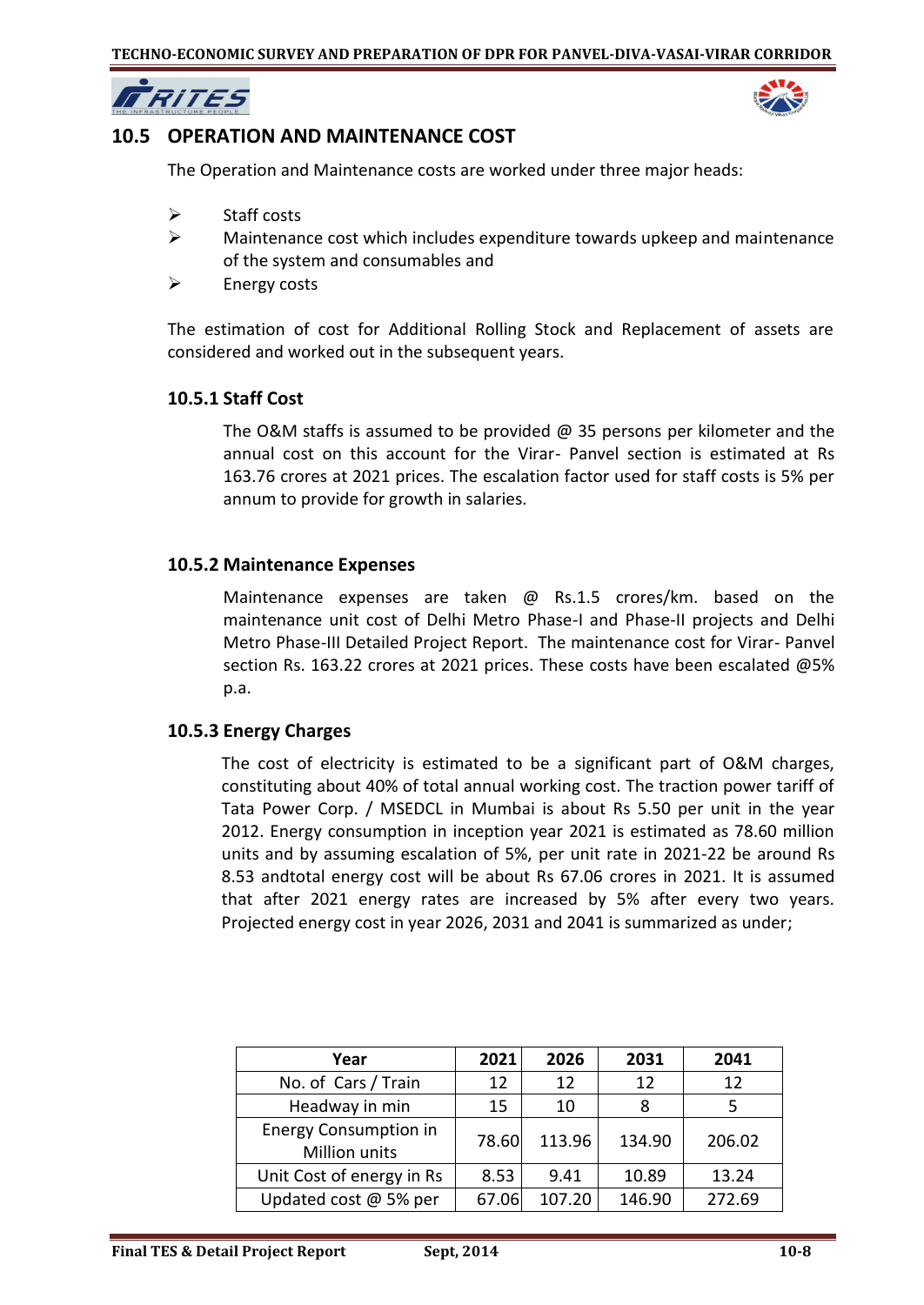

| annum escalation |  |  |
|------------------|--|--|

### **10.5.3.1Additional Investment**

To meet the traffic growth, procurement of additional rolling stock will be required in year 2021, 2026, 2031 and 2041 as under;

| Year                 | 2021 | 2026 | 2031 | 2041 |
|----------------------|------|------|------|------|
| No. of Cars / Train  | 12   | 12   | 12   | 12   |
| Headway in min       | 15   | 10   | 8    | 5    |
| <b>Total Rakes</b>   | 19   | 21   | 33   | 48   |
| <b>Total Coaches</b> | 228  | 252  | 396  | 576  |
| <b>Addl Coaches</b>  |      | 24   | 144  | 180  |
| Cost in Rs. Cr at    | 912  | 96   | 576  | 720  |
| 2012 prices          |      |      |      |      |

Initial investment for rolling stock is taken as Rs 912 Cr at 2012 prices for 228 coaches. Requirement for Rolling Stock will increase to 252 coaches in 2026, 396 coaches in 2031 and 576 coaches in year 2041. Incremental investment will be required to cope up with growth in traffic for purchase of 24 coaches in 2026 costing Rs. 190.07 crores, Rs. 1455.52 crores in 2031 for purchase of 144 coaches and Rs. 3267.39 crores in 2041 for purchase of 180 coaches. The cost figures are updated to prices of year of purchase (i.e. 2026 or 2031 0r 2041) considering an escalation factor of 5% p.a. These costs have been provided to take care of increased requirement of Rolling Stock and related equipments to take care of the increased traffic as the existing rolling stock would not be sufficient to carry the projected traffic.

## **10.5.3.2Replacement Cost**

The replacement costs are provided for meeting the cost on account of replacement of equipment due to wear and tear. With the nature of equipment to be provided for the corridor, it is expected that only 10% of the equipment comprising Electrical, P-way and signaling & Telecom would require replacement/ rehabilitation after 20 years. Further 25% of project cost comprising of Rolling stock and traction is expected to have a life of 30 years after which it shall required to be replaced. Accordingly, provision of Rs1547.55 cr and Rs 6302.01cr has been made in year 2041 and 2051 respectively by applying escalation @ of 5% per annum for replacement of rolling stock. Similarly replacement cost of other assets excluding land corresponding to 10% (Rs 566.87 cr) and 25% (Rs 1417.19 cr) of the project cost has been taken. The year wise total Operation and Maintenance cost for the Virar to Panvel is given in **Table 10.2.**

**Table 10.2: Operation and Maintenance Cost (PNVL -VIRAR Section)**

O&M COST FOR PANVEL –VIRAR LINE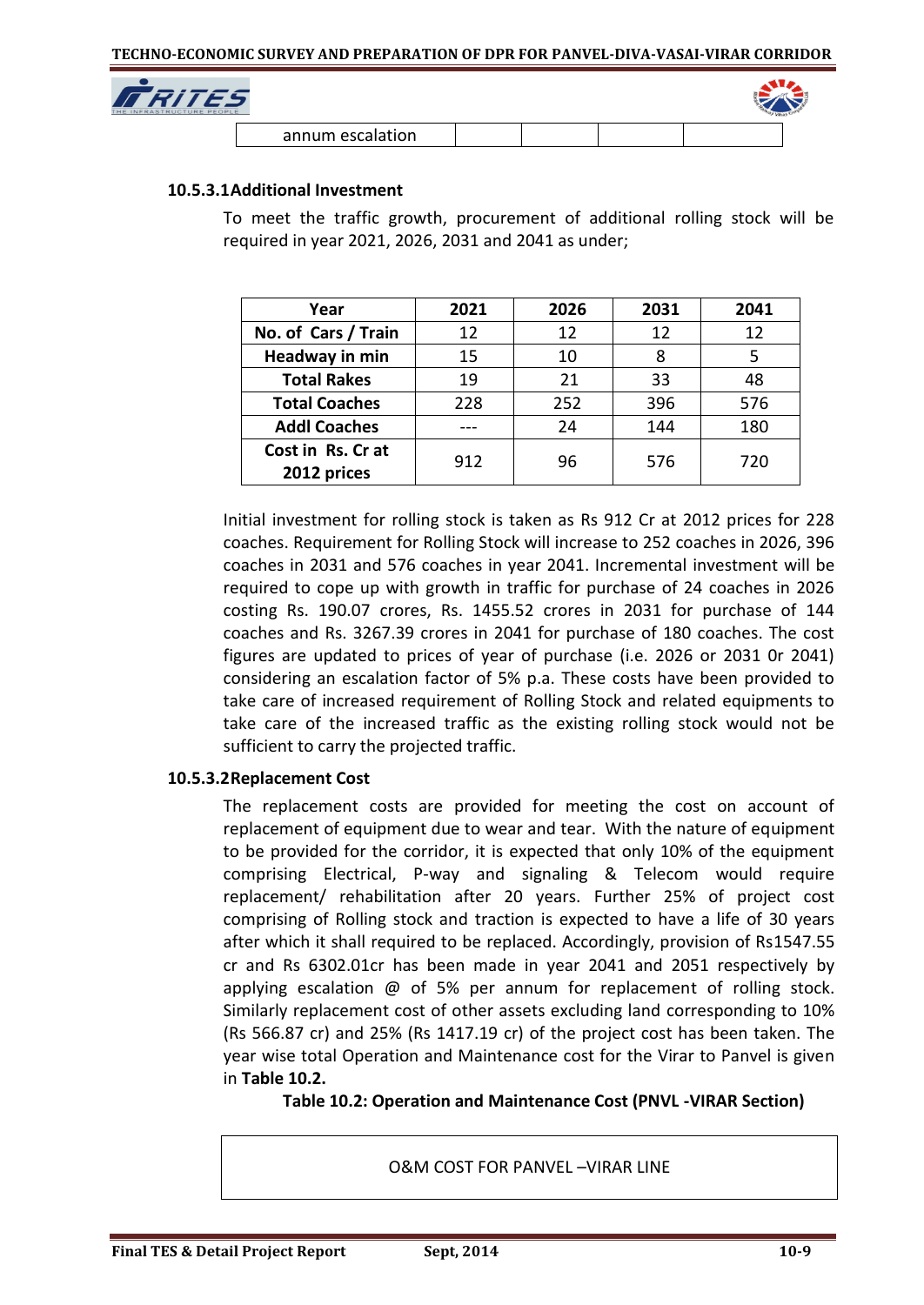



| Year | <b>Staff Cost</b> | <b>Maintenance</b><br><b>Expenses</b> | <b>Energy</b><br><b>Charges</b> | <b>Total</b><br><b>O&amp;M</b> cost | Addition/<br>Replacement<br>Cost |
|------|-------------------|---------------------------------------|---------------------------------|-------------------------------------|----------------------------------|
| 2021 | 163.76            | 163.22                                | 67.06                           | 394.04                              |                                  |
| 2022 | 171.95            | 171.38                                | 67.06                           | 410.38                              |                                  |
| 2023 | 180.54            | 179.94                                | 70.41                           | 430.90                              |                                  |
| 2024 | 189.57            | 188.94                                | 70.41                           | 448.93                              |                                  |
| 2025 | 199.05            | 198.39                                | 73.93                           | 471.37                              |                                  |
| 2026 | 209.00            | 208.31                                | 107.20                          | 524.52                              | 190.07                           |
| 2027 | 219.45            | 218.72                                | 112.56                          | 550.74                              |                                  |
| 2028 | 230.43            | 229.66                                | 112.56                          | 572.65                              |                                  |
| 2029 | 241.95            | 241.14                                | 118.19                          | 601.28                              |                                  |
| 2030 | 254.04            | 253.20                                | 118.19                          | 625.44                              |                                  |
| 2031 | 266.75            | 265.86                                | 146.90                          | 679.50                              | 1455.52                          |
| 2032 | 280.08            | 279.15                                | 146.90                          | 706.13                              |                                  |
| 2033 | 294.09            | 293.11                                | 154.24                          | 741.44                              |                                  |
| 2034 | 308.79            | 307.77                                | 154.24                          | 770.80                              |                                  |
| 2035 | 324.23            | 323.16                                | 154.24                          | 801.63                              |                                  |
| 2036 | 340.44            | 339.31                                | 161.95                          | 841.71                              |                                  |
| 2037 | 357.47            | 356.28                                | 161.95                          | 875.70                              |                                  |
| 2038 | 375.34            | 374.09                                | 170.05                          | 919.48                              |                                  |
| 2039 | 394.11            | 392.80                                | 170.05                          | 956.95                              |                                  |
| 2040 | 413.81            | 412.44                                | 178.55                          | 1004.80                             |                                  |
| 2041 | 434.50            | 433.06                                | 272.69                          | 1140.26                             | 3267.39                          |
| 2042 | 456.23            | 454.71                                | 272.69                          | 1183.63                             | 2449.99                          |
| 2043 | 479.04            | 477.45                                | 286.33                          | 1242.82                             |                                  |
| 2044 | 502.99            | 501.32                                | 286.33                          | 1290.64                             |                                  |
| 2045 | 528.14            | 526.39                                | 300.65                          | 1355.17                             |                                  |
| 2046 | 554.55            | 552.70                                | 300.65                          | 1407.90                             |                                  |
| 2047 | 582.27            | 580.34                                | 315.68                          | 1478.29                             |                                  |
| 2048 | 611.39            | 609.36                                | 315.68                          | 1536.42                             |                                  |
| 2049 | 641.96            | 639.82                                | 315.68                          | 1597.46                             |                                  |
| 2050 | 674.06            | 671.82                                | 331.46                          | 1677.33                             |                                  |
| 2051 | 707.76            | 705.41                                | 331.46                          | 1744.63                             | 9501.87                          |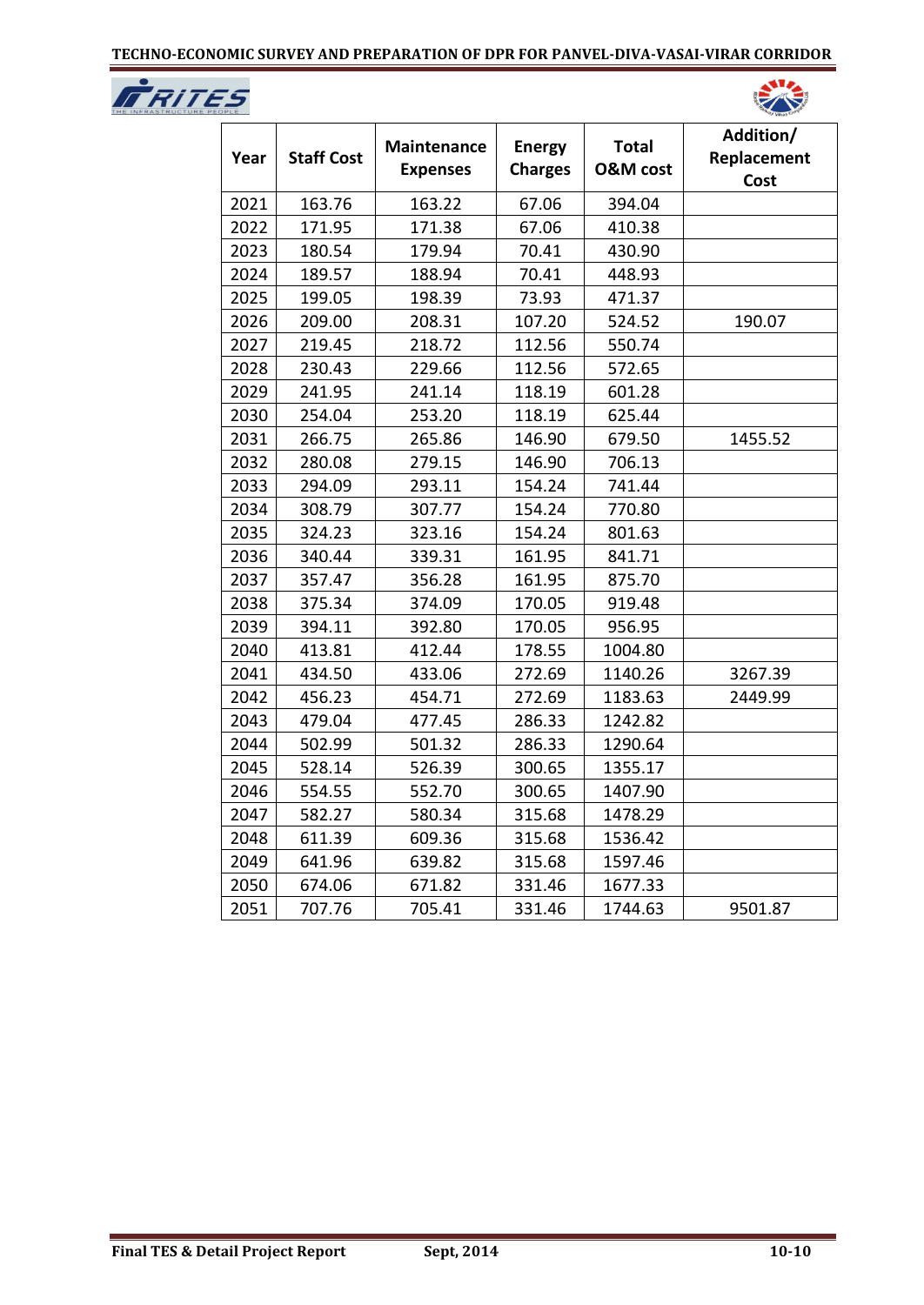



| S.             | <b>Section</b>                   | Chainage              | Vacant<br>Land in | Property    | No of             | Type of  | Area of | <b>Total</b><br>area of | Rate<br>per | Cost in                 | Ready<br>Reckoner         | <b>Remarks</b>     |
|----------------|----------------------------------|-----------------------|-------------------|-------------|-------------------|----------|---------|-------------------------|-------------|-------------------------|---------------------------|--------------------|
| No.            |                                  |                       | sqm               | affected    | floor             | property | GF      | <b>Building</b>         | sqm         | Lacs                    | No.Thane<br>District-2012 |                    |
| $\mathbf{1}$   | Panvel-New<br>Panvel             | 864.271-<br>1127.746  | 3385              |             |                   |          |         |                         | 26300       | 890.255                 | Pg.238                    | <b>CIDCO</b>       |
| 3              | Panvel-New<br>Panvel             | 1195.729-<br>1330.918 | 2473              |             |                   |          |         |                         | 26300       | 650.399                 | Pg.238                    | <b>CIDCO</b>       |
| 4              | <b>New Panval</b>                | 1330.918-<br>1615     | 10371             |             |                   |          |         |                         | 26300       | 2727.57                 | Pg.238                    | <b>CIDCO</b>       |
| 5              | Panvel-<br><b>New</b><br>Tembode | 1615.00-<br>1793.298  | 4282-<br>90.036   |             | Less area of Str. |          |         |                         |             | 11024<br>86             | Pg.238                    | <b>CIDCO</b>       |
| 6              | Panvel-<br><b>New</b><br>Tembode | 1615.00-<br>1793.298  |                   | Educational |                   | Pvt      | 90.036  | 90.036                  | 53500       | 48.169                  | Pg.238                    | Govt.              |
| $\overline{7}$ | <b>New</b><br>Panvel-<br>Tembode | 2193.062-<br>2343.067 | 4219              |             |                   |          |         |                         | 3900        | 164.541                 | Pg.125                    | CIDCO open<br>land |
| 8              | <b>Tembode</b>                   | 2343.067-<br>2619.661 | 8950              |             |                   |          |         |                         | 3900        | 349.05                  | Pg.125                    | CIDCO land         |
| 10             | Tembode-<br>kalamboli            | 3991.384-<br>4418.121 | 3527              |             |                   |          |         |                         | 18900       | 666.603                 | Pg.238                    | <b>FCI land</b>    |
| 11             | Kalomboli                        | 4941.712-<br>4979     | 340.920           |             |                   |          |         |                         | 18900       | 64.433                  | Pg.238                    | <b>FCI land</b>    |
| 12             | Kolamboli-<br>Navade Road        | 5546.465-<br>5838.688 | 5598              |             |                   |          |         |                         | 18900       | 1058.02<br>$\mathbf{2}$ | Pg.238                    | <b>FCI land</b>    |
| 13             | Kolamboli-<br>Navade Road        | 5838.688-<br>5900     | 1145              |             |                   |          |         |                         | 18900       | 216.405                 | Pg.238                    | <b>FCI land</b>    |
| 14             | Kolamboli-<br>Navade Road        | 5900-<br>6248.401     | 6011              |             |                   |          |         |                         | 8010        | 481.481                 | Pg.253                    | <b>FCI land</b>    |

**Annexure 10.1: Cost of govt. Land and Govt. properties other than Rly. For Running Section for VR-PNVL**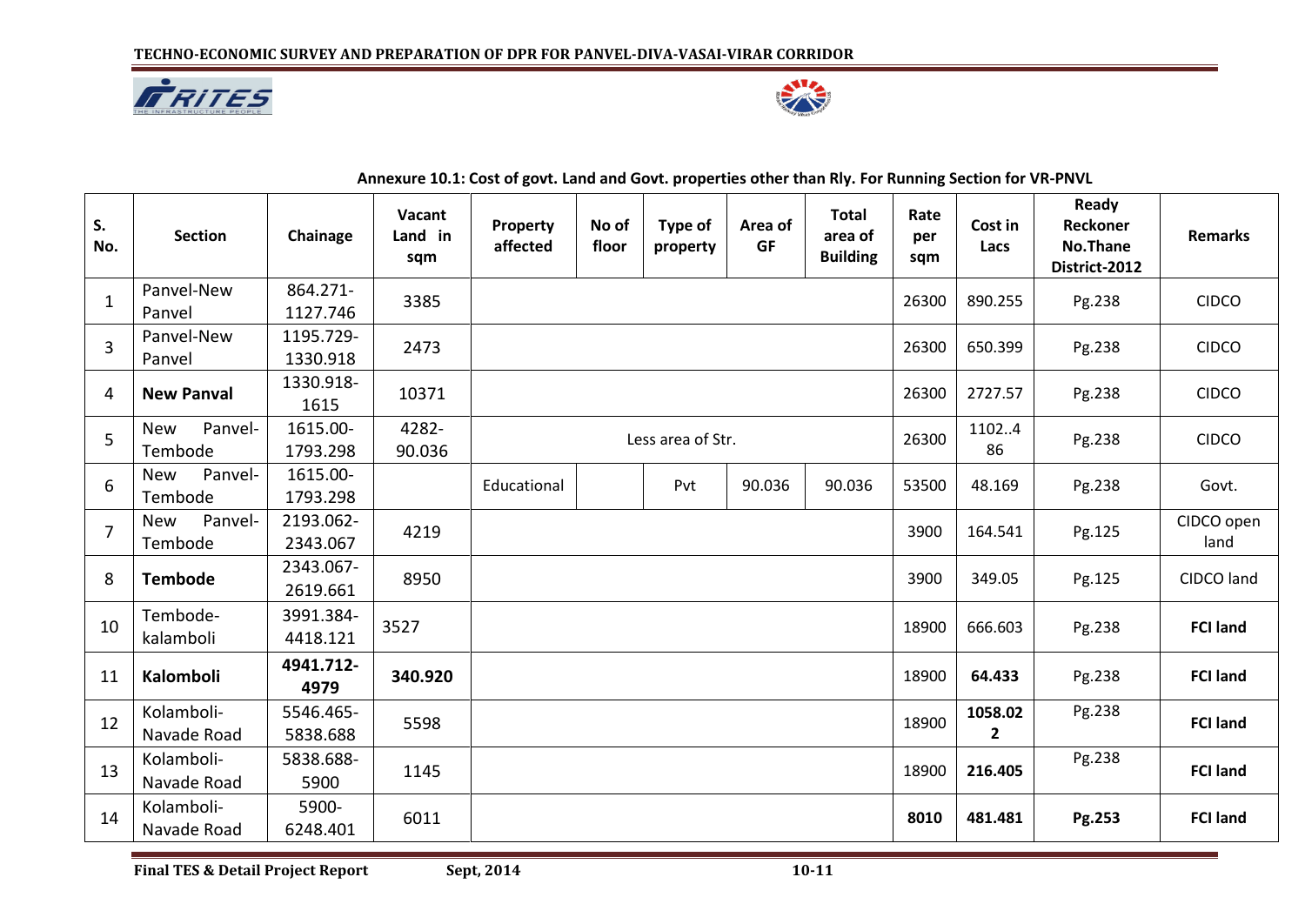



| S.<br>No. | <b>Section</b>               | Chainage                | Vacant<br>Land in<br>sqm | Property<br>affected | No of<br>floor | <b>Type of</b><br>property | Area of<br><b>GF</b> | <b>Total</b><br>area of<br><b>Building</b> | Rate<br>per<br>sqm | Cost in<br>Lacs | Ready<br>Reckoner<br>No.Thane<br>District-2012 | <b>Remarks</b>                 |
|-----------|------------------------------|-------------------------|--------------------------|----------------------|----------------|----------------------------|----------------------|--------------------------------------------|--------------------|-----------------|------------------------------------------------|--------------------------------|
| 23        | Taloja-Nighu                 | 13100                   |                          | FCI<br>factory       | $\mathbf{1}$   | Commer<br>cial             | 418.374              | 418.374                                    | 41000              | 171.533         | Pg.251                                         | Govt.                          |
| 76        | Juchandra-<br>Vasai road     | 61567.252-<br>61970.335 | 4949                     |                      |                |                            |                      |                                            | 5000               | 247.450         | Pg.201                                         | Govt. land<br>(salt pan)       |
| 77        | Juchandra-<br>Vasai road     | 61970.335-<br>62195     | 2981                     |                      |                |                            |                      |                                            | 5000               | 149.050         | Pg.201                                         | <b>Govt land</b><br>(salt pan) |
| 82        | Vasai road                   | 62500-<br>62575         | 459                      |                      |                |                            |                      |                                            | 5000               | 22.95           | Pg.201                                         | V.V.M.C land                   |
| 83        | Vasai road                   | 62669.136-<br>62843.808 | 2983                     |                      |                |                            |                      |                                            | 5000               | 149.15          | Pg.201                                         | V.V.M.C land                   |
| 85        | Road-<br>Vasai<br>Nalasopara | 65561.608-<br>65755.50  | 388                      |                      |                |                            |                      |                                            | 5000               | 19.40           | Pg.201                                         | V.V.M.C land                   |
| 86        | Vasai<br>Road-<br>Nalasopara | 65755.50-<br>66100      | 2844                     |                      |                |                            |                      |                                            | 5000               | 142.200         | Pg.201                                         | V.V.M.C land                   |
| 87        | Road-<br>Vasai<br>Nalasopara | 66100-<br>66600         | 5319                     |                      |                |                            |                      |                                            | 10900              | 579.771         | Pg.206                                         | V.V.M.C land                   |
| 105       | Nalasopara-<br>Virar         | 68400-<br>69064         | 4959                     |                      |                |                            |                      |                                            | 10400              | 515.736         | Pg.208                                         | V.V.M.c land                   |
| 106       | <b>Virar</b>                 | 69064.834-<br>69334.834 | 1135                     |                      |                |                            |                      |                                            | 10400              | 118.04          | Pg.208                                         | V.V.M.c land                   |
|           |                              |                         |                          |                      |                | <b>Total Cost in lakhs</b> |                      |                                            |                    | 10534.694       | Say                                            | 105.346 cr.                    |

Total Govt. Land Cost  $= 103.149$  Cr. Total Govt. Structure Cost = 2.197 Cr. Total Cost (Govt. land +Govt. str.) =  $105.346$  Cr.

**Annexure 10.2: Cost of Private Land and Properties for Running Section for VR-PNVL**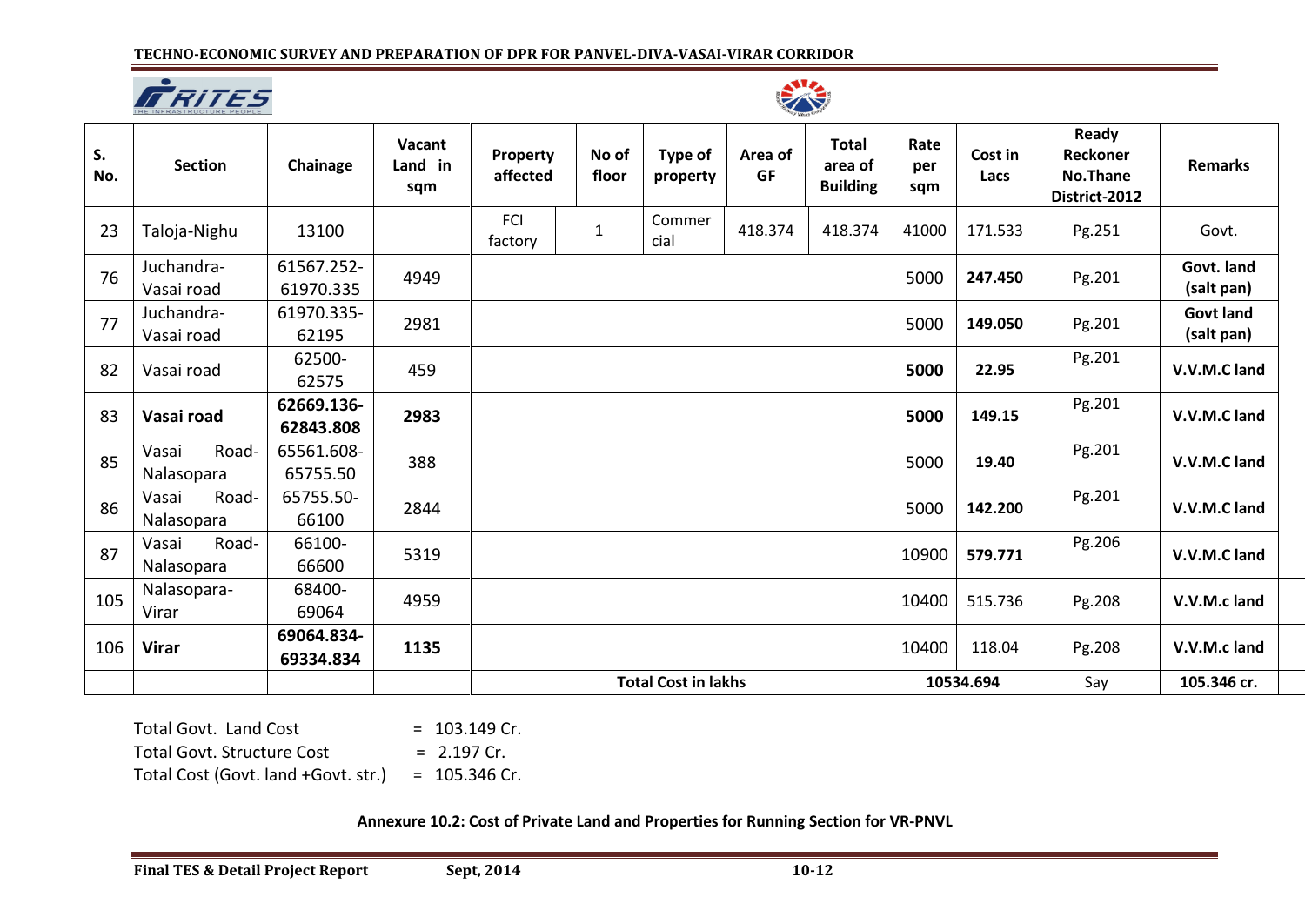



| S.<br>No.      | Section                    | Chainage                | Vacant<br>Land in<br>sqm | Property<br>affected | No of<br>floor                                | Type of<br>property | Area of<br>GF | <b>Total</b> area<br>of<br><b>Building</b> | Rate<br>per sqm | Cost in<br>Lacs | Ready<br>Reckoner<br>No.Thane<br>District-2012 | Remarks   |
|----------------|----------------------------|-------------------------|--------------------------|----------------------|-----------------------------------------------|---------------------|---------------|--------------------------------------------|-----------------|-----------------|------------------------------------------------|-----------|
| $\mathbf{1}$   | Navade Road                | 7294.837-<br>7570.192   | 6570                     |                      |                                               |                     |               |                                            | 8010            | 526.257         | Pg.253                                         | Pvt land  |
| $\overline{2}$ | Navade Road-<br>Pindhar    | 8621.000-<br>8713.830   | 1947                     |                      |                                               |                     |               |                                            | 8010            | 155.95          | Pg.253                                         | Pvt land  |
| $\mathbf{3}$   | Pindhar                    | 8713.830-<br>8758.783   | 1698                     |                      |                                               |                     |               |                                            | 8010            | 136.00          | Pg.253                                         | Pvt. land |
| $\overline{4}$ | Taloja-Nighu               | 11278.235-<br>11517.000 | 4504                     |                      |                                               |                     |               |                                            | 12000           | 540.480         | Pg.253                                         | Pvt. land |
| 5              | Taloja-Nighu               | 11517.000-<br>11738.202 | 6847                     |                      |                                               |                     |               |                                            | 12000           | 821.640         | Pg.253                                         | Pvt. land |
| 6              | Taloja-Nighu               | 12043.480-<br>12126.134 | 1312                     |                      |                                               |                     |               |                                            | 12000           | 157.44          | Pg.253                                         | Pvt. land |
| $\overline{7}$ | Taloja-Nighu               | 12126.134-<br>12600     | 6441                     |                      |                                               |                     |               |                                            | 12000           | 772.920         | Pg.253                                         | Pvt. land |
| 8              | Taloja-Nighu               | 13800.000-<br>14481.756 | 12683                    |                      |                                               |                     |               |                                            | 8100            | 1027.32<br>3    | Pg.129                                         | Pvt. land |
| 9              | Nighu                      | 14732-<br>15039.841     | 4737                     |                      |                                               |                     |               |                                            | 8100            | 383.67          | Pg.129                                         | Pvt. land |
| 10             | Narivali                   | 16592.467-<br>16869.507 | 4265                     |                      |                                               |                     |               |                                            | 3600            | 153.54          | Pg.188                                         | Pvt. land |
| 11             | Narivali-Nilaje            | 17072.385-<br>17684.444 | 10837                    |                      |                                               |                     |               |                                            | 3600            | 390.013         | Pg.188                                         | Pvt. land |
|                | Nilaje-                    | 19392.665-<br>19494.29  | 2175                     |                      |                                               |                     |               |                                            | 13200           | 287.10          | Pg.107                                         | Pvt.      |
| 12             | Nilaje-<br>Nandivali(Elev) | 19813.804-<br>20271.161 | 2868-<br>353.102         |                      | Net open land cost= Total land-less str. area |                     |               |                                            |                 | 321.966         | Pg.107                                         | Pvt. land |
| 13             |                            | 20100.00-               |                          | House                | $\mathbf{1}$                                  | Residential         | 87.542        | 87.542                                     | 36500           | 31.95           | Pg.107                                         | Pvt. land |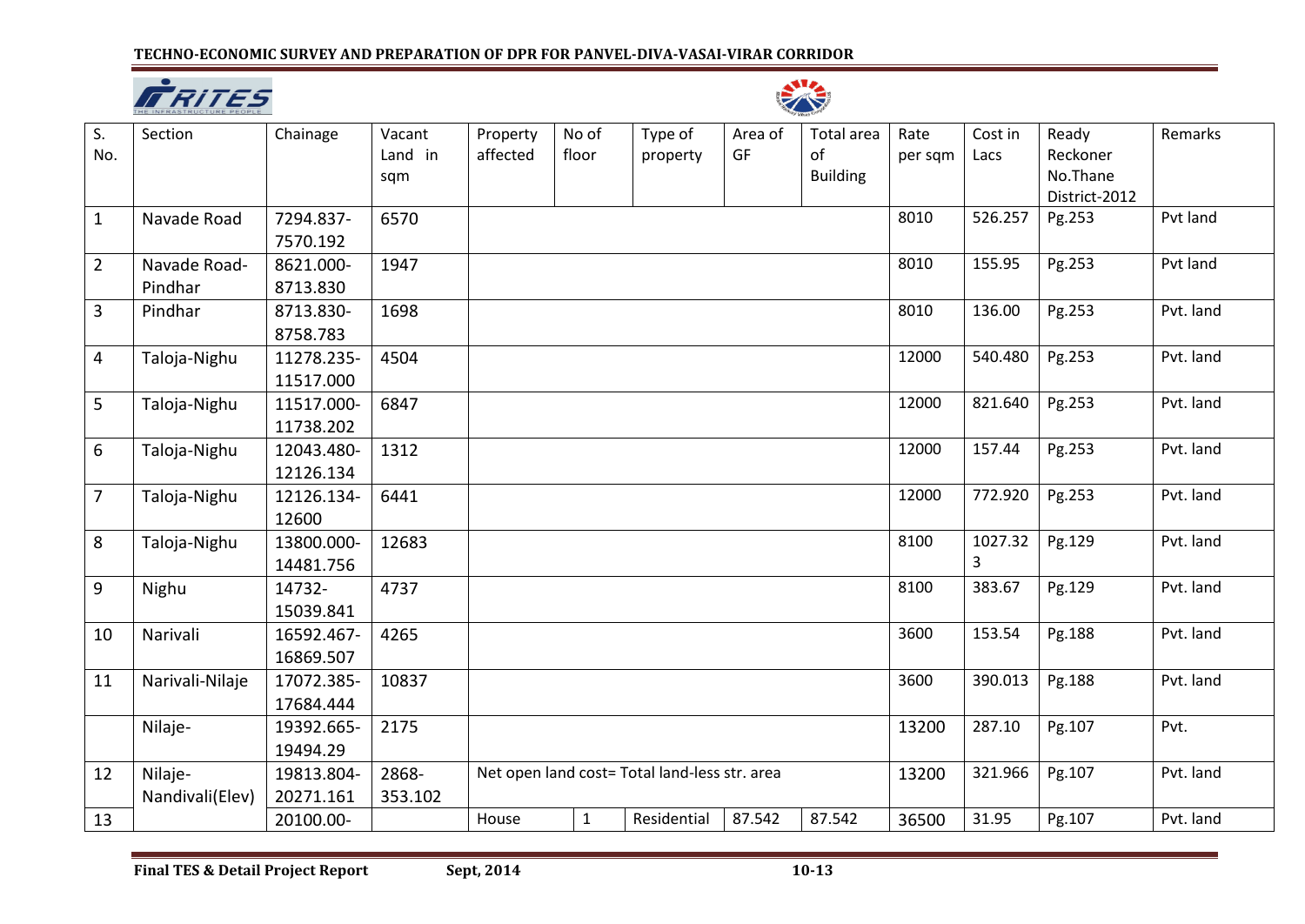



| $\overline{\mathsf{S}}$ .<br>No. | Section         | Chainage   | Vacant<br>Land in<br>sqm | Property<br>affected | No of<br>floor | Type of<br>property                           | Area of<br>GF | Total area<br>of<br><b>Building</b> | Rate<br>per sqm | Cost in<br>Lacs | Ready<br>Reckoner<br>No.Thane<br>District-2012 | Remarks   |
|----------------------------------|-----------------|------------|--------------------------|----------------------|----------------|-----------------------------------------------|---------------|-------------------------------------|-----------------|-----------------|------------------------------------------------|-----------|
|                                  |                 | 20200.00   |                          |                      |                |                                               |               |                                     |                 |                 |                                                |           |
| 14                               |                 | 20100.00-  |                          | House                | $\mathbf{1}$   | Residential                                   | 51.907        | 51.907                              | 36500           | 18.95           | Pg.107                                         | Pvt. land |
|                                  |                 | 20200.00   |                          |                      |                |                                               |               |                                     |                 |                 |                                                |           |
| 15                               |                 | 20100.00-  |                          | House                | $\mathbf{1}$   | Residential                                   | 24.562        | 24.562                              | 36500           | 8.96            | Pg.107                                         | Pvt. land |
|                                  |                 | 20200.00   |                          |                      |                |                                               |               |                                     |                 |                 |                                                |           |
| 16                               |                 | 20100.00-  |                          | House                | $\mathbf{1}$   | Residential                                   | 65.893        | 65.893                              | 36500           | 24.05           | Pg.107                                         | Pvt. land |
|                                  |                 | 20200.00   |                          |                      |                |                                               |               |                                     |                 |                 |                                                |           |
| 17                               |                 | 20100.00-  |                          | Residential          | $\overline{3}$ | Residential                                   | 136.198       | 408.594                             | 36500           | 149.13          | Pg.107                                         | Pvt. land |
|                                  |                 | 20200.00   |                          | Bldg.                |                |                                               |               |                                     |                 |                 |                                                |           |
| 18                               |                 |            |                          | Ttal G.F area        |                |                                               | 353.102       |                                     |                 |                 |                                                | Pvt. land |
| 19                               | Nilaje-         | 22942.000- | 37821-                   |                      |                | Net open land cost= Total land-less str. area |               |                                     | 13900           | 5249.94         | Pg.106                                         | Pvt land  |
|                                  | Nandivali(Elev) | 24679.265  | 51.62                    |                      |                |                                               |               |                                     |                 | 3               |                                                |           |
| 20                               | Nilaje-         | 23252.114  |                          | Maruti               | $\mathbf{1}$   | Commercia                                     | 35.449        | 35.449                              | 56000           | 19.85           | Pg.106                                         | Pvt. land |
|                                  | Nandivali       |            |                          | welding              |                |                                               |               |                                     |                 |                 |                                                |           |
|                                  |                 |            |                          | shop<br>Sai ricksaw  |                |                                               |               |                                     |                 |                 |                                                |           |
| 21                               | Nilaje-         | 23252.114  |                          | service              | $\mathbf{1}$   | commercial                                    | 16.171        | 16.171                              | 56000           | 9.055           | Pg.106                                         | Pvt. land |
|                                  | Nandivali       |            |                          | center               |                |                                               |               |                                     |                 |                 |                                                |           |
| 22                               | Nandivali       | 24679.265- | 14765-                   |                      |                | Net open land cost= Total land-less str. area |               |                                     | 13900           | 2036.46         | Pg.106                                         | Pvt. land |
|                                  |                 | 24949.265  | 114.175                  |                      |                |                                               |               |                                     |                 | 4               |                                                |           |
| 23                               | Nandivali(Elev) | 24930.00   |                          | Store room           | $\mathbf{1}$   | Commercia                                     | 114.175       | 114.175                             | 56000           | 63.94           | Pg.106                                         | Pvt. land |
|                                  | -Kopar (Elev    |            |                          |                      |                |                                               |               |                                     |                 |                 |                                                |           |
| 24                               | Nandivali(Elev) |            |                          | <b>Total G.F</b>     |                |                                               | 114.175       |                                     |                 |                 |                                                | Pvt. land |
|                                  | -Kopar (Elev    |            |                          | area                 |                |                                               |               |                                     |                 |                 |                                                |           |
| 25                               | Nandivali(Elev) | 24949.265- | 14913-                   |                      |                | Net open land cost= Total land-less str. area |               |                                     | 13900           | 2040.02         | Pg.106                                         | Pvt. land |
|                                  | -Kopar (Elev)   | 25648.000  | 236.542                  |                      |                |                                               |               |                                     | $\overline{7}$  |                 |                                                |           |
| 26                               | Nandivali(Elev) | 25300.000  |                          | House                | $\mathbf{1}$   | Residential                                   | 78.58         | 78.58                               | 37100           | 29.15           | Pg.106                                         | Pvt. land |
|                                  | -Kopar (Elev    |            |                          |                      |                |                                               |               |                                     |                 |                 |                                                |           |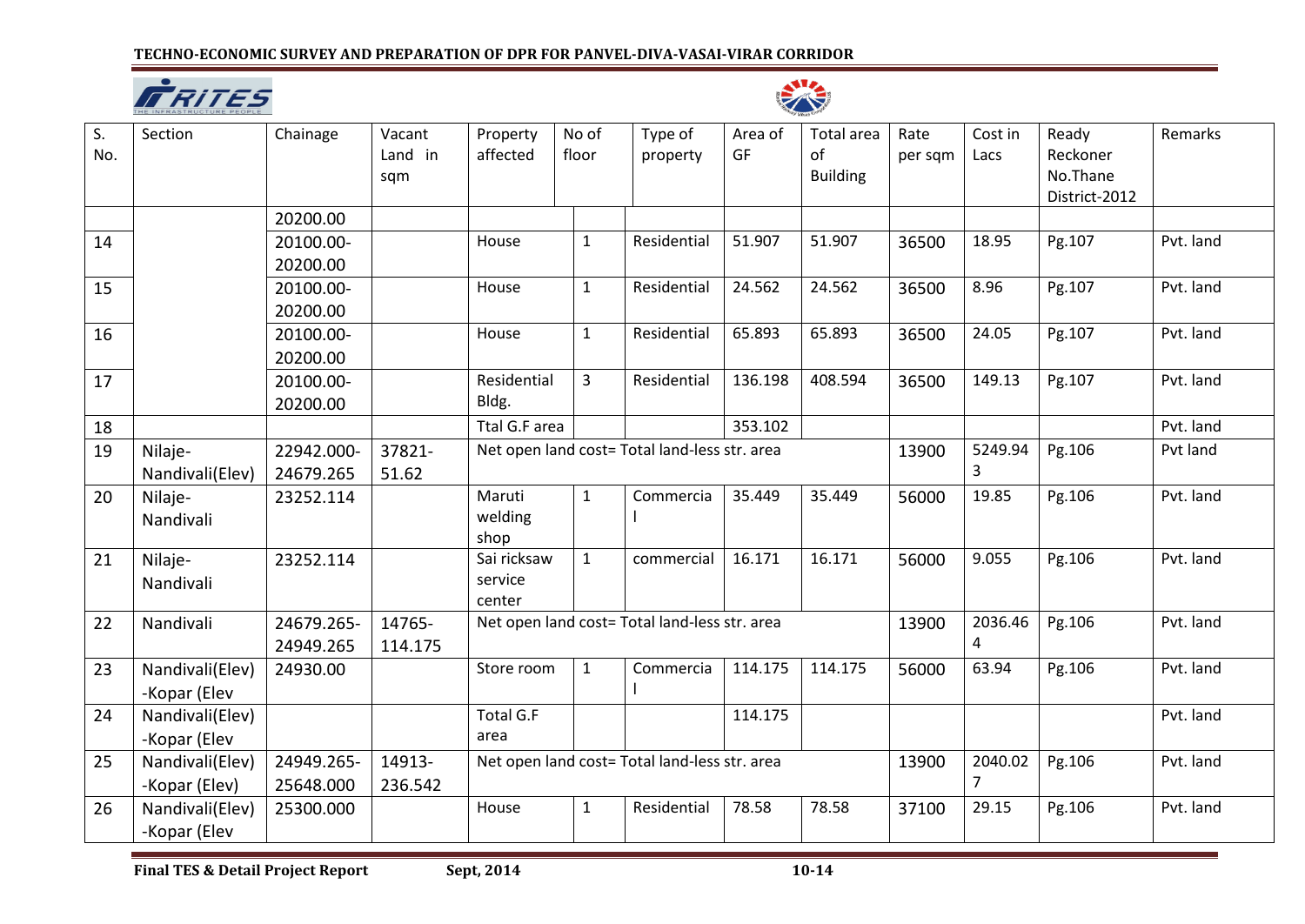



| S.<br>No. | Section                         | Chainage                | Vacant<br>Land in<br>sqm | Property<br>affected          | No of<br>floor | Type of<br>property                           | Area of<br>GF | Total area<br>of<br><b>Building</b> | Rate<br>per sqm | Cost in<br>Lacs | Ready<br>Reckoner<br>No.Thane<br>District-2012 | Remarks                      |
|-----------|---------------------------------|-------------------------|--------------------------|-------------------------------|----------------|-----------------------------------------------|---------------|-------------------------------------|-----------------|-----------------|------------------------------------------------|------------------------------|
| 27        | Nandivali(Elev)<br>-Kopar (Elev | 25400.00                |                          | House                         | $\mathbf{1}$   | Residential                                   | 65.491        | 65.491                              | 37100           | 24.30           | Pg.106                                         | Pvt. land                    |
| 28        | Nandivali(Elev)<br>-Kopar (Elev | 25400.00-<br>25500.00   |                          | House                         | $\mathbf{1}$   | Residential                                   | 92.471        | 92.471                              | 37100           | 34.30           | Pg.106                                         | Pvt. land                    |
| 29        | Nandivali(Elev)<br>-Kopar (Elev |                         |                          | <b>Total G.F</b><br>area      |                |                                               | 236.542       |                                     |                 |                 |                                                | Pvt. land                    |
| 30        | Kalwar depot                    | 38523-<br>39900         | 348000                   |                               |                | Rates for Kaman road area is considred        |               |                                     | 2760            | 9604.80         | Pg.224                                         | Pvt land for<br>kalwar depot |
| 31        | Dunge-<br>Kharbao               | 43049.916-<br>43176.201 | 2634                     |                               |                |                                               |               |                                     | 2760            | 72.69           | Pg.224                                         | Pvt. land                    |
| 32        | Kharbao                         | 43176.201-<br>43425.585 | 7732                     |                               |                |                                               |               |                                     | 2760            | 213.403         | Pg.224                                         | Pvt. land                    |
| 33        | Kharbao-<br>Payegaon            | 43765.822-<br>44858.043 | 26911                    |                               |                |                                               |               |                                     | 2760            | 742.74          | Pg.224                                         | Pvt. land                    |
| 34        | Kharbao-<br>Payegaon            | 44858.043-<br>44900.000 | 277                      |                               |                |                                               |               |                                     | 2760            | 7.64            | Pg.224                                         | Pvt. land                    |
| 35        | Kaman Road                      | 51529.455-<br>51799.455 | 4662                     |                               |                |                                               |               |                                     | 2760            | 128.671         | Pg.224                                         | Pvt. land                    |
| 36        | Juichandra                      | 57144.226-<br>57414.226 | 6869                     |                               |                |                                               |               |                                     | 7900            | 542.651         | Pg.213                                         | Pvt. land                    |
| 37        | Juchandra-<br>Vasai road        | 62195-<br>62383.182     | 2185-<br>476.283         |                               |                | Net open land cost= Total land-less str. area |               |                                     | 5000            | 85.435          | Pg.201                                         | Pvt. land                    |
| 38        | Juchandra-<br>Vasai road        | 62200-<br>62300         |                          | Mandir                        | $\mathbf{1}$   | Temple                                        | 410.556       | 410.556                             | 22000           | 90.32           | Pg.201                                         | Pvt. land                    |
| 39        | Juchandra-<br>Vasai road        | 62200-<br>62300         |                          | <b>New Maria</b><br>Apartment | $\overline{3}$ | residential                                   | 65.727        | 197.181                             | 22000           | 43.38           | Pg.201                                         | Pvt. land                    |
| 40        | Juchandra-                      |                         |                          | Total G.F<br>area             |                |                                               | 476.283       |                                     |                 |                 |                                                | Pvt. land                    |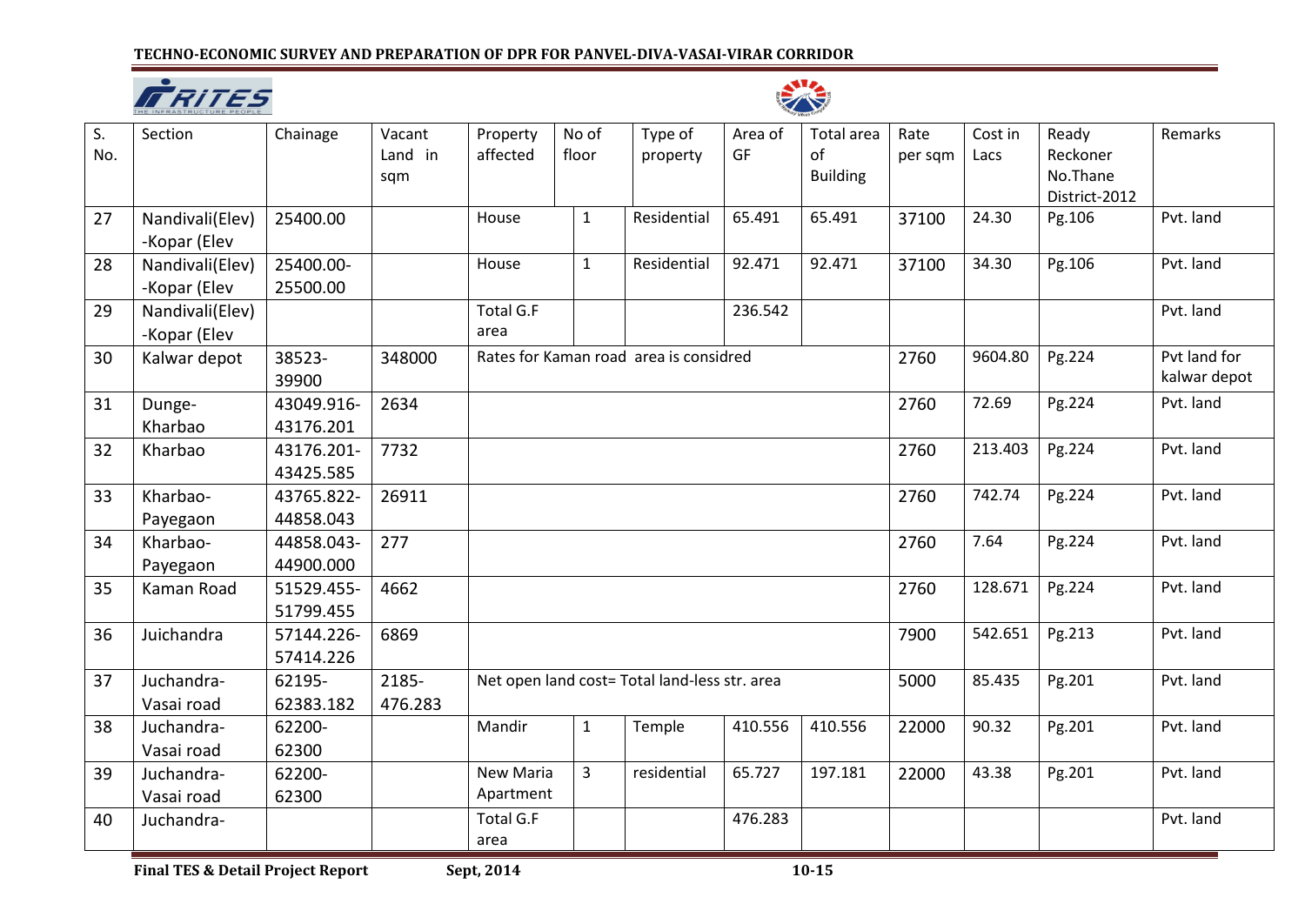



| S.<br>No. | Section     | Chainage   | Vacant<br>Land in<br>sqm | Property<br>affected | No of<br>floor                                | Type of<br>property                           | Area of<br>GF | Total area<br>of<br><b>Building</b> | Rate<br>per sqm | Cost in<br>Lacs | Ready<br>Reckoner<br>No.Thane<br>District-2012 | Remarks   |
|-----------|-------------|------------|--------------------------|----------------------|-----------------------------------------------|-----------------------------------------------|---------------|-------------------------------------|-----------------|-----------------|------------------------------------------------|-----------|
|           | Vasai road  |            |                          |                      |                                               |                                               |               |                                     |                 |                 |                                                |           |
| 41        | Vasai Road- | 62972.383- | 569                      |                      |                                               |                                               |               |                                     | 5000            | 28.45           | Pg.201                                         | Pvt. land |
|           | Nalasopara  | 63045.817  |                          |                      |                                               |                                               |               |                                     | 10400           | 445.889         |                                                |           |
| 42        | Vasai Road- | 66600.000- | 4290-2.60                |                      | Net open land cost= Total land-less str. area |                                               |               |                                     |                 |                 |                                                | Pvt land  |
|           | Nalasopara  | 66882.611  |                          |                      |                                               |                                               |               |                                     |                 |                 |                                                |           |
| 43        | Vasai Road- | 66700      |                          | temple               | $\mathbf{1}$                                  | religious                                     | 2.60          | 2.60                                | 29600           | 0.77            | Pg.206                                         | Pvt. land |
|           | Nalasopara  |            |                          |                      |                                               |                                               |               |                                     |                 |                 |                                                |           |
| 44        | Vasai Road- | 66837-     |                          | Temp.                | $\mathbf{1}$                                  | commercial                                    | 22.927        | 22.927                              | 44500           | 10.20           | Pg.206                                         | Pvt. land |
|           | Nalasopara  | 66948      |                          | Shops                |                                               |                                               |               |                                     |                 |                 |                                                |           |
| 45        | Vasai Road- | 66869-     |                          | Suresh               | $\overline{2}$                                | commercial                                    | 889.311       | 1778.311                            | 44500           | 791.35          | Pg.206                                         | Pvt. land |
|           | Nalasopara  | 66936.5    |                          | Dubey<br>Shoping     |                                               |                                               |               |                                     |                 |                 |                                                |           |
|           |             |            |                          | centre               |                                               |                                               |               |                                     |                 |                 |                                                |           |
| 46        | Vasai Road- |            |                          | <b>Tiled houses</b>  | $\mathbf{1}$                                  | residential                                   | 21.378        | 21.378                              | 29600           | 6.33            | Pg.206                                         | Pvt. land |
|           | Nalasopara  |            |                          |                      |                                               |                                               |               |                                     |                 |                 |                                                |           |
| 47        | Nalasopara  | 66882.611- | 2028-                    |                      |                                               | Net open land cost= Total land-less str. area |               |                                     | 10900           | 117.144         | Pg.206                                         | Pvt. land |
|           |             | 66972.520  | 953.281                  |                      |                                               |                                               |               |                                     |                 |                 |                                                |           |
| 48        | Nalasopara- | 66936.5-   |                          | <b>Temp Shops</b>    | $\mathbf 1$                                   | commercial                                    | 69.137        | 69.137                              | 44500           | 30.76           | Pg.206                                         | Pvt. land |
|           | Virar       | 66948      |                          |                      |                                               |                                               |               |                                     |                 |                 |                                                |           |
| 49        | Nalasopara- | 66972      |                          | Temple               | $\mathbf{1}$                                  | religiuos                                     | 19.965        | 19.965                              | 29600           | 5.90            | Pg.206                                         | Pvt. land |
|           | Virar       |            |                          |                      |                                               |                                               |               |                                     |                 |                 |                                                |           |
| 50        | Nalasopara- |            |                          | Total G.F            |                                               |                                               | 953.281       |                                     |                 |                 |                                                | Pvt. land |
|           | Virar       |            |                          | area                 |                                               |                                               |               |                                     |                 |                 |                                                |           |
| 51        | Nalasopara- | 67156-     | 419                      |                      |                                               |                                               |               |                                     | 10900           | 45.671          | Pg.206                                         | Pvt. land |
|           | Virar       | 67265      |                          |                      |                                               |                                               |               |                                     |                 |                 |                                                |           |
| 52        | Nalasopara- | 67265.233- | 2070-                    |                      |                                               |                                               |               | 10400                               | 214.683         | Pg.208          | Pvt. land                                      |           |
|           | Virar       | 67732.431  | 5.739                    |                      |                                               |                                               |               |                                     |                 |                 |                                                |           |
| 53        | Nalasopara- | 67265-     |                          | shed                 | $\mathbf{1}$                                  | Commerc                                       | 5.739         | 5.739                               | 10400           | 0.596           | Pg.208                                         | Pvt.      |